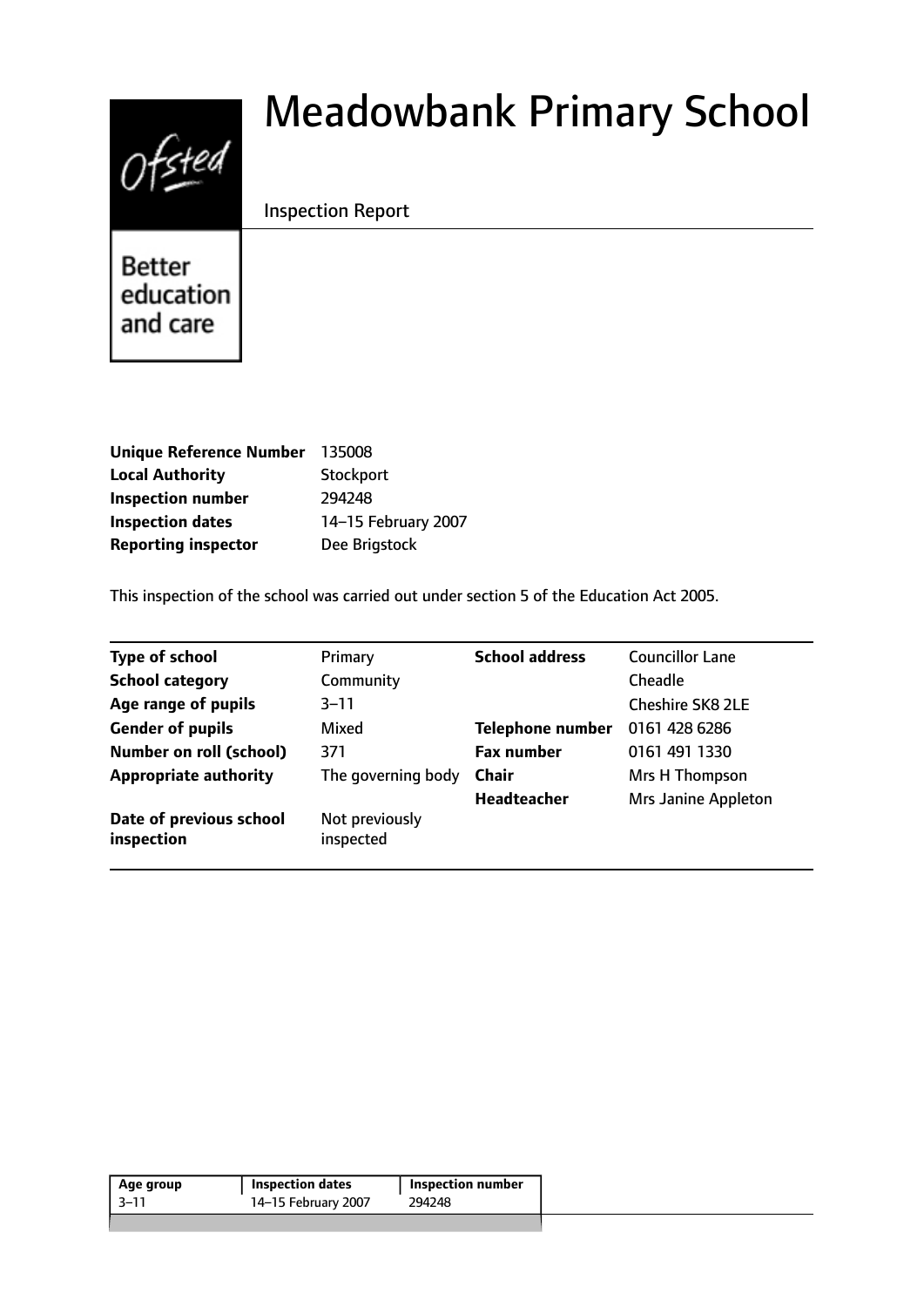© Crown copyright 2007

Website: www.ofsted.gov.uk

This document may be reproduced in whole or in part for non-commercial educational purposes, provided that the information quoted is reproduced without adaptation and the source and date of publication are stated.

Further copies of this report are obtainable from the school. Under the Education Act 2005, the school must provide a copy of this report free of charge to certain categories of people. A charge not exceeding the full cost of reproduction may be made for any other copies supplied.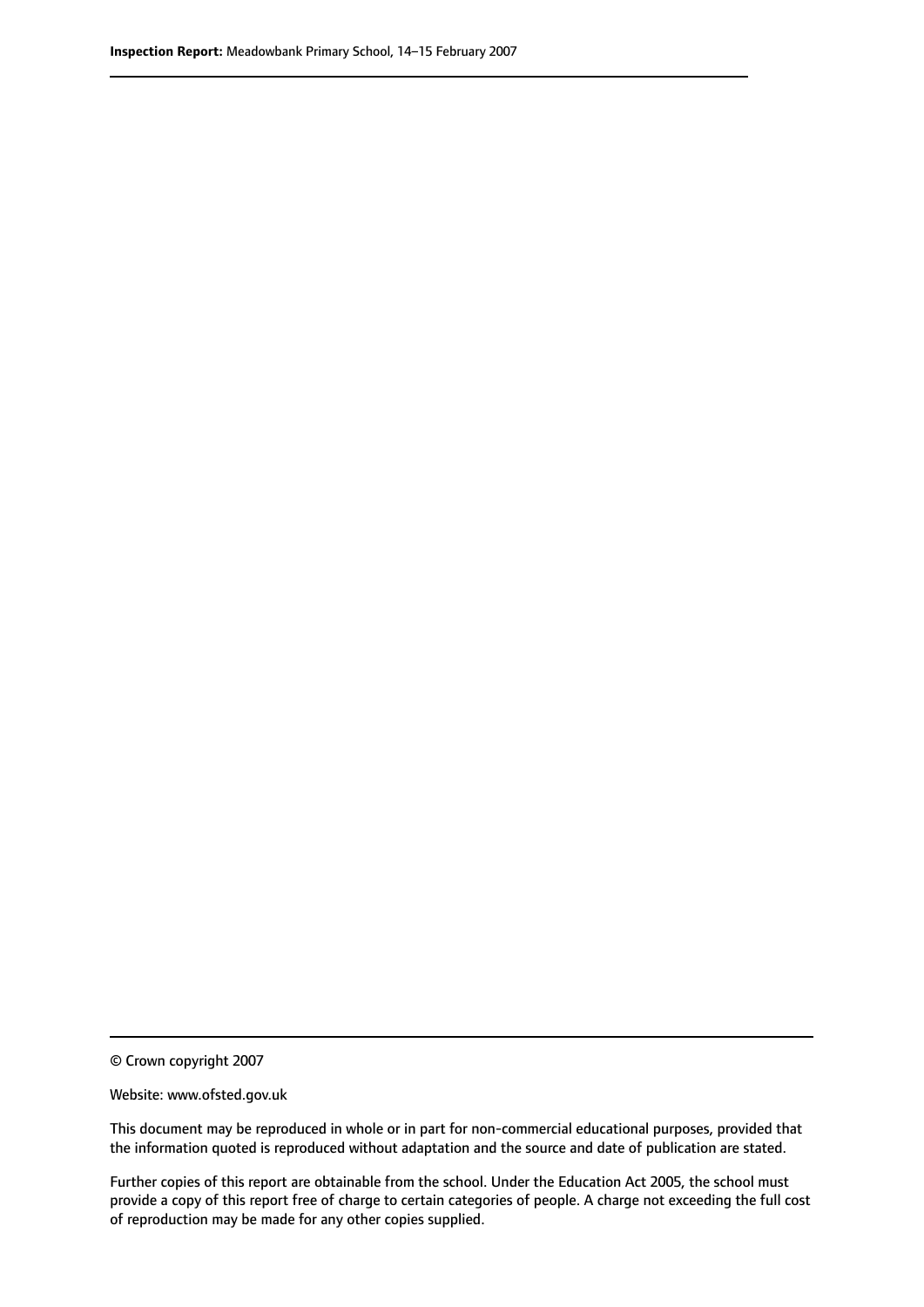# **Introduction**

The inspection was carried out by three Additional Inspectors.

# **Description of the school**

In September 2005, a local infant and junior school were amalgamated to form Meadowbank, a large primary school in an area of average prosperity. A new headteacher was appointed. The school includes a specialist provision for pupils with a wide range of learning difficulties and/or disabilities. As a result the proportion of pupils with learning difficulties and/or disabilities, including pupils with a statement of special educational need, is well above average. Almost all pupils are White British, with a below average proportion of pupils from other ethnic backgrounds. The proportion of pupils at an early stage of learning English as an additional language is average. The school includes several children who are looked after by the local authority.

# **Key for inspection grades**

| Grade 1 | Outstanding  |
|---------|--------------|
| Grade 2 | Good         |
| Grade 3 | Satisfactory |
| Grade 4 | Inadequate   |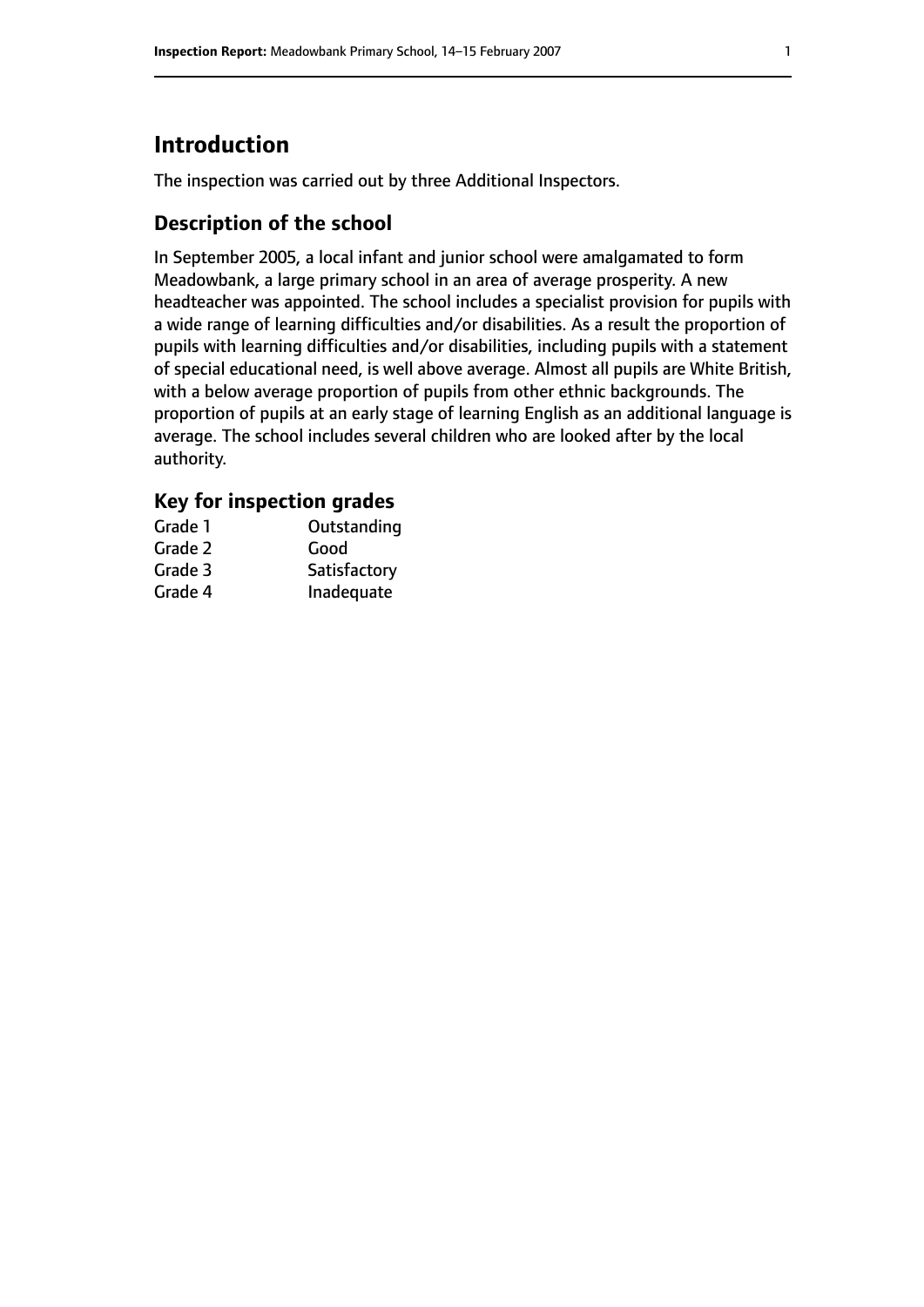# **Overall effectiveness of the school**

#### **Grade: 4**

In accordance with section 13 (3) of the Education Act 2005, HMCI is of the opinion that this school requires significant improvement, because it is performing significantly less well than in all circumstances it could be reasonably expected to perform. The school is therefore given a Notice to Improve. Significant improvement is required in relation to pupils' achievement and the standards they attain in Key Stage 2. Because of these weaknesses, the effectiveness of the school is inadequate.

Standards by Year 2 are broadly average. As children enter school with average standards this represents satisfactory achievement. Standards in Key Stage 2 are average in mathematics and below average in English and science. Two groups of pupils, the most capable and those with learning difficulties and/or disabilities, are not making as much progress as they should. This is because some lesson planning is aimed to meet the needs of the average pupils so the work is too hard for the least able pupils and not challenging enough for the most capable ones. The school does not give value for money because the achievement of older pupils in the basic skills does not prepare them well enough for their next school or their future.

Children in the Foundation Stage have a good start to their education. They experience stimulating learning in a colourful, pleasant environment and learn well, making particularly good progress in speaking and listening and acquiring social skills. In Years 1 to 6 the curriculum, although satisfactory overall, does not fully meet the needs of all groups of learners. In science it is not well enough planned to interest and excite the pupils' sense of discovery. Pupils with learning difficulties and/or disabilities achieve satisfactorily in Key Stage 1, where those within the school's specialist provision are increasingly included in mainstream classes. As a result, not only are expectations raised all round, but pupils' social development is accelerated. In Key Stage 2 pupils in the school's specialist provision are included in fewer mainstream lessons and their curriculum is very different from those of other pupils their age. Consequently, they make less progress than other pupils.

As a result of the actions taken by leaders, the quality of teaching and learning is now satisfactory. This is demonstrated in the improved progress that pupils in Key Stage 1 now make. There is some good teaching in school. Where it is good, lessons are planned using accurate assessment information. Lessons are briskly paced and completely engage pupils in their learning. Time is used well to focus sharply on what each group is learning, resulting in at least good, and sometimes outstanding, progress. However, there is still too much variation in how well lessons are planned. Some lessons, although satisfactory overall, lack the drive to accelerate pupils' progress because they are not pitched at the right levels of difficulty for all pupils. All staff have high expectations of how work is to be presented and pupils generally behave very well in classrooms.

Leadership and management are satisfactory and some good aspects of leadership have produced a change for the better. The headteacher, through accurate monitoring, quickly realised the problems inherent in teachers' planning. With support from the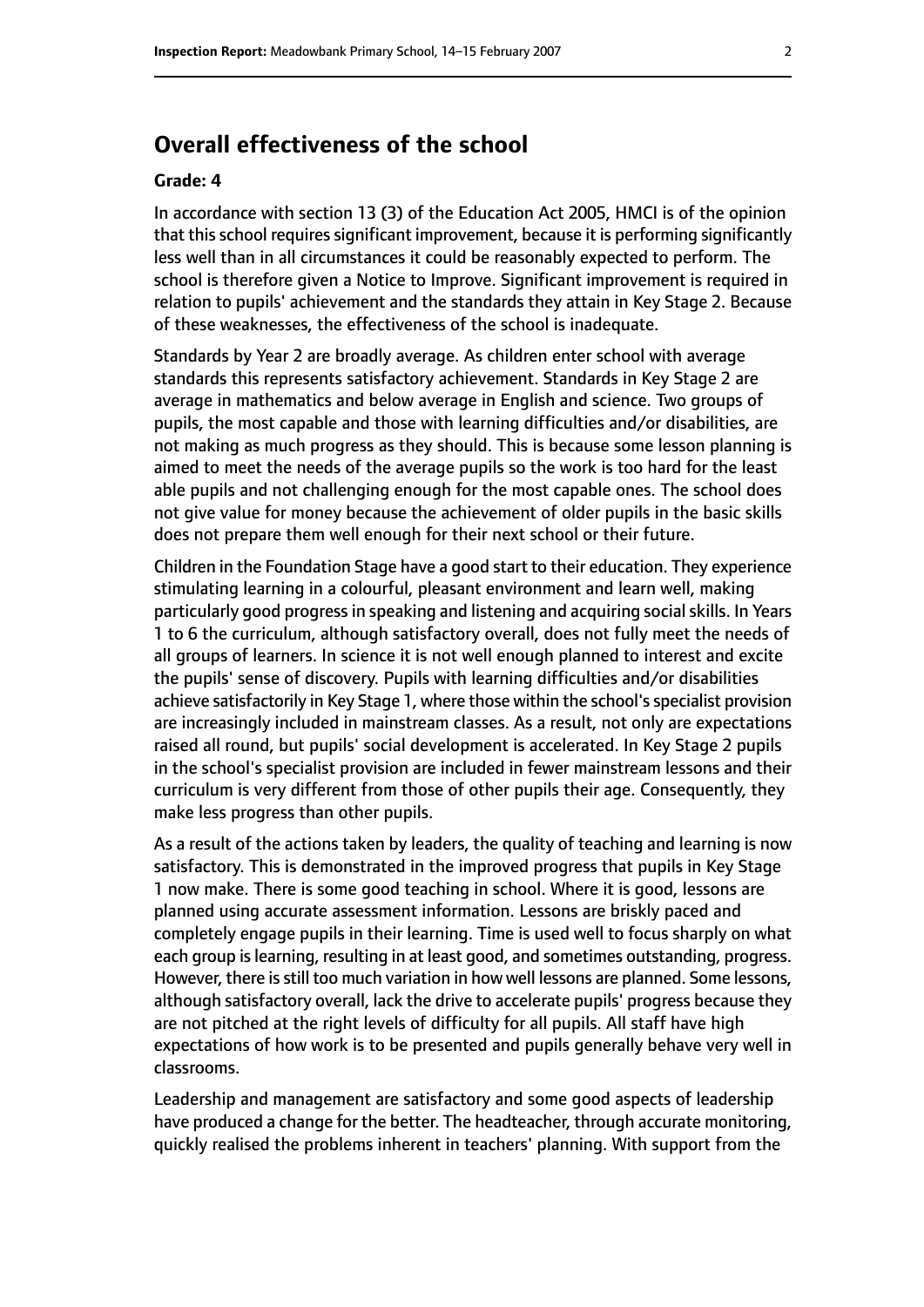local authority and the appointment of talented senior members of staff, changes in teachers' planning and curricular developments are serving the pupils' learning soundly. In addition, the headteacher engenders a sense of teamwork among staff, who now work together with a common purpose to raise standards. A new system to record pupils' progress includes targets for each pupil to achieve each year so that staff can see how well individuals are progressing. As a result more challenging targets, particularly for the most capable pupils, are set for the next two years. However, this system does not record pupils' progress during each year, so, if individual pupils are not doing as well as expected, it is too late to provide additional support until the following year. All the points raised by the inspection have been identified by leaders, who have begun work to rectify these weaknesses. This, plus better achievement in Key Stage 1, demonstrates the school's satisfactory capacity to improve.

Satisfactory care, guidance and support promote pupils' sound personal development and well-being. Pupils generally have good attitudes towards school and know how to stay fit and healthy. Most parents are pleased with the school and agree that their children enjoy their work, though some are unhappy about the mixed-age classes. They say that they were not consulted well enough on why this was done and how well it would work. The school has begun to communicate more with parents through regular newsletters but this has not fully allayed their worries and has adversely affected a minority of parents' relationships with the school.

#### **What the school should do to improve further**

- Raise achievement and standards for the most able and least capable pupils in Key Stage 2 in English and for all pupils in science.
- Use assessment in planning and throughout the delivery of all lessons so that the learning needs of all pupils are met.
- Ensure parents are fully informed about their children's progress and developments in school.
- Increase opportunities for all pupils in the school's specialist provision to be included in mainstream lessons.

# **Achievement and standards**

#### **Grade: 4**

Children enter the Nursery and Reception classes with average standards. By Year 2 standards are average and achievement is satisfactory. This is an improvement on previous years. Pupils' achievement in Key Stage 2 is inadequate because the most and least capable pupils are not making as much progress as they should in English and science. In 2006 in Year 6, pupils' progress and attainment were broadly average in mathematics, where teachers use national guidance on how to plan for mixed-age and mixed ability classes. However, the pupils' performance in English and science was below average. Currently, some of the most and least capable pupils are still making inadequate progress because not all teachers' expectations are focused enough on the learning needs of these groups of pupils. Pupils at an early stage of learning English achieve satisfactorily as a result of effective support.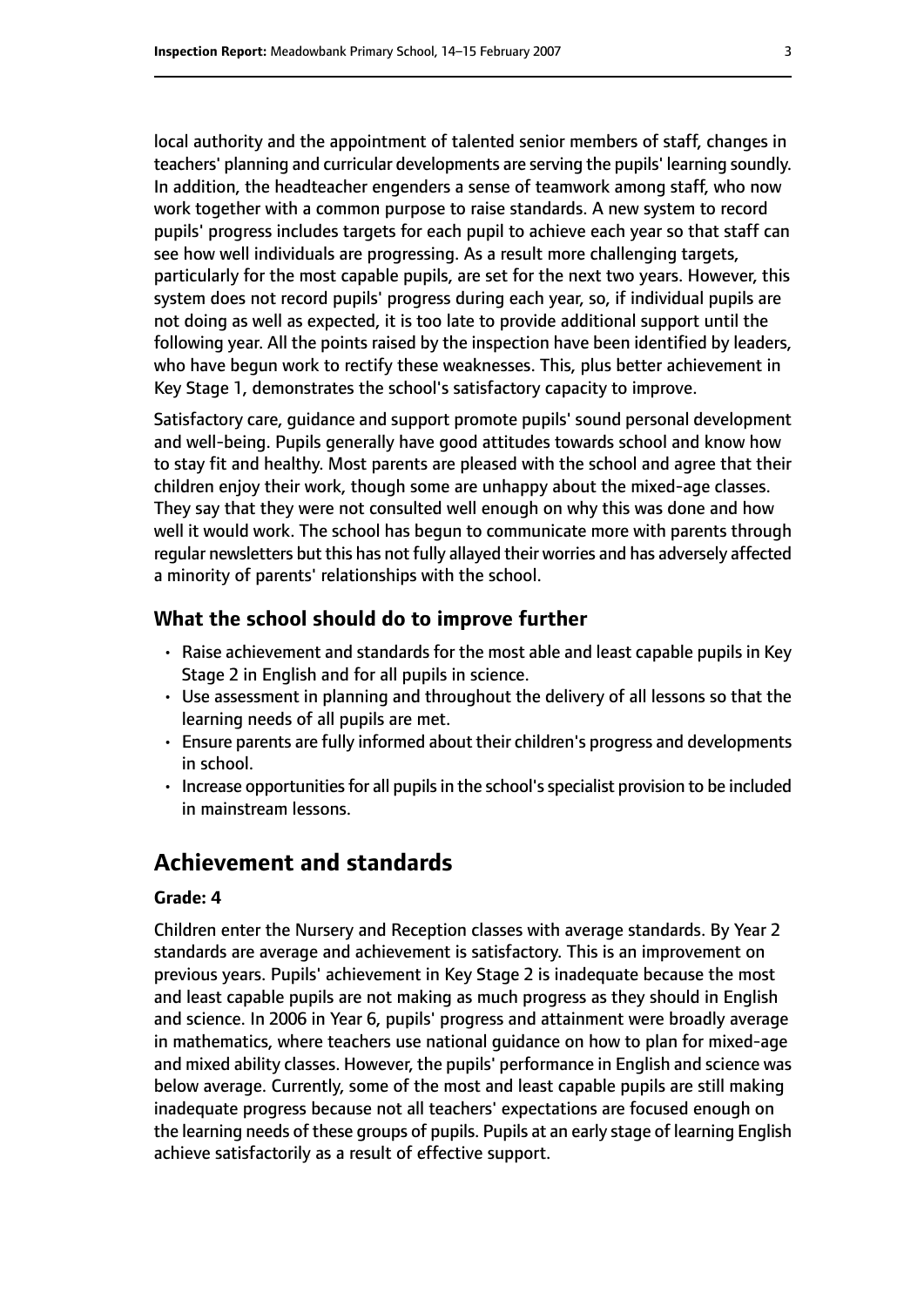# **Personal development and well-being**

#### **Grade: 3**

Children in the Foundation Stage achieve well in this aspect of their education, in part because teachers set such good examples for them. The school promotes healthy lifestyles well through a range of physical activities and suitable healthy food options such as in the tuck shop. Pupils enjoy school and most behave well in lessons and around school. However, the behaviour of a small minority of pupils, mostly boys, is challenging at break times and lunchtimes and requires extra support from staff. As a result of the school's actions the level of attendance has improved recently and is close to the national average. The school council contributes to improving the school and older pupils enjoy taking on extra responsibilities such as being play leaders. Pupils' spiritual, moral, social and cultural education is satisfactory and promoted through assemblies and other learning activities. Pupils support a good range of charities and are beginning to learn about a wider view of democracy through, for example, visiting the town hall to speak to the mayor.

# **Quality of provision**

#### **Teaching and learning**

#### **Grade: 3**

The quality of teaching and learning is variable, but is satisfactory overall. Most pupils are learning satisfactorily, but the new planning systems are not yet having sufficient impact on learning for the most and least capable groups of pupils in Key Stage 2 in English and science. They are working better in mathematics, where teachers utilise national guidance. In the best lessons, teachers use assessment information accurately to plan lessons which are lively and meet the needs of all pupils. For example, in an English lesson in Year 6, each group of pupils, sometimes supported by a teaching assistant and sometimes by their class teacher, worked hard to improve their understanding of how to construct interesting sentences. Each group had work specifically planned for them, which together with the right amount of support, enabled them to make outstanding progress. The assessment of pupils' progress is beginning to be documented carefully and in some classes pupils have a clear idea of where they are up to and what they need to do next to improve their work. This good practice is not yet applied consistently. Nonetheless, teachers use interactive whiteboards well to focus pupils' attention on what they are learning and relationships between staff and pupils are good.

#### **Curriculum and other activities**

#### **Grade: 3**

The Foundation Stage curriculum stimulates children to learn well. In Years 1 to 6 the curriculum is broad and balanced but does not meet the learning needs of all groups of pupils well enough. This is particularly so in science, where the curriculum is dull. Pupils have insufficient opportunities to plan their own investigations and, on occasion,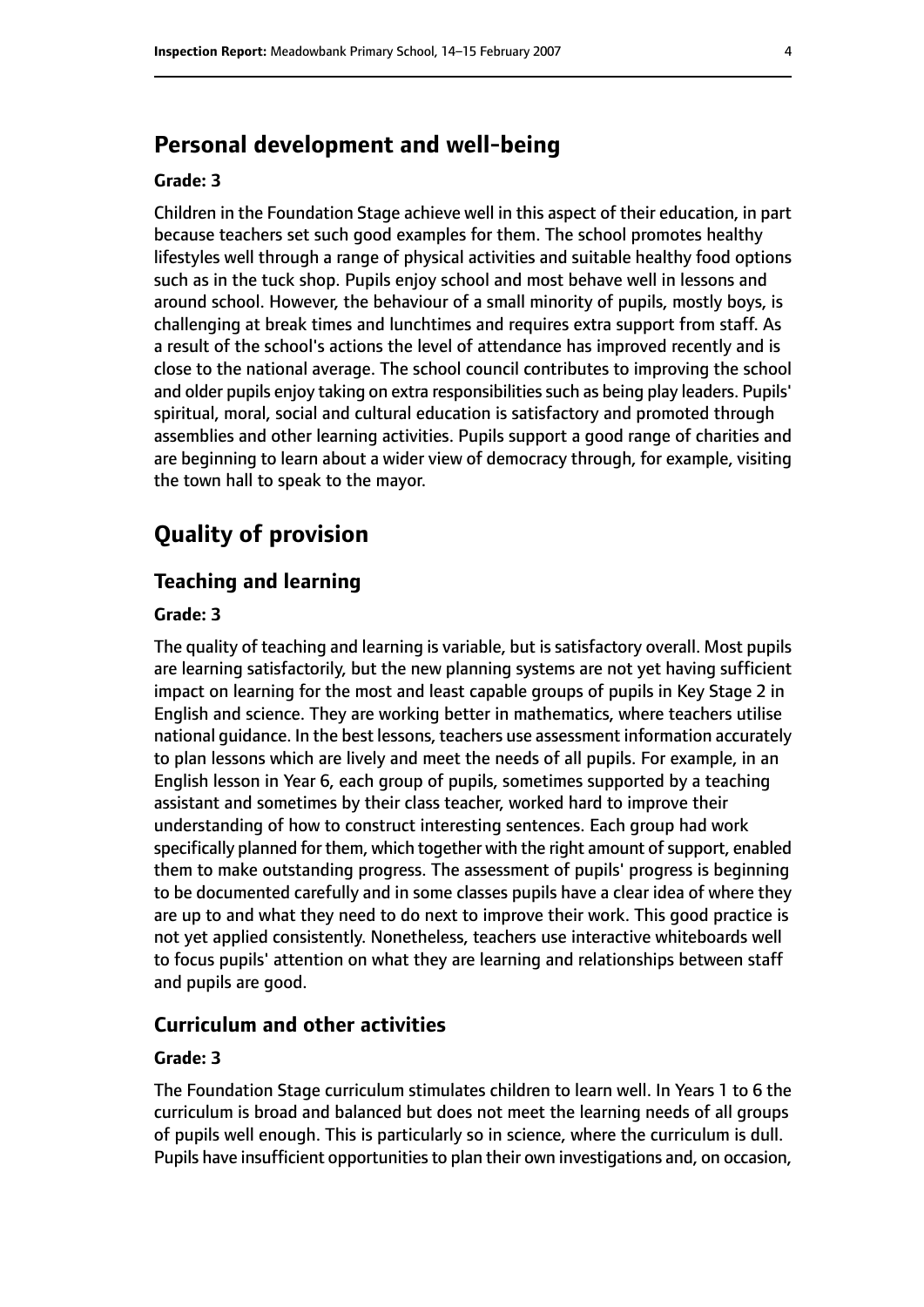work is repeated unnecessarily. There is a satisfactory range of enrichment activities including educational visits, for example to Wigan Pier and Manchester museum, as well as a Year 6 residential visit to Keswick. Specialist teachers increase pupils' enjoyment and give additional opportunities for success, particularly in sport. Pupils have a good understanding of how to stay fit and safe. Pupils in the school's specialist provision are included in more school activities than previously. However, this is more successful in Key Stage 1 than in Key Stage 2 because the younger age groups have more opportunities to work within the mainstream curriculum alongside other pupils of their own age.

#### **Care, guidance and support**

#### **Grade: 3**

Pupils say they feel safe in school because it is secure and there are appropriate procedures for dealing with any instances of bullying which may occur. Pupils trust staff and know who to turn to if they need help. All the required procedures to safeguard pupils and to vet staff are followed and reviewed regularly. The school works well with external agencies to care for the most vulnerable pupils. There are good arrangements for settling new children into school through the use of a 'buddy' system. Links with the local high school include regular use of the computer suite by Year 6 pupils. This makes the transition to their next school easier. The school caters well for pupils outside the school day by providing a breakfast club, which ensures that pupils who attend are refreshed and ready to learn. Individual records of pupils' academic progress are not consistently used to set targets to aid the achievement of older pupils and those who are the least or most capable in English and science.

# **Leadership and management**

#### **Grade: 3**

The leadership group works effectively as a team. Significant efforts have been made to establish a common purpose across the school and this is beginning to bear fruit. In this work, the team has been well supported by the local authority. Leadership, including that provided by the increasingly active governors, is keen to get this process right. It is realistic about the challenge and accurate about much of the progress which has been made. The school has evaluated its current position as satisfactory and the inspectors agree that teaching, curricular arrangements and leadership and management are judged accurately. However, the school overestimates other aspects of its work, including its effectiveness, since standards are not yet high enough and some pupils do not achieve as well as they should.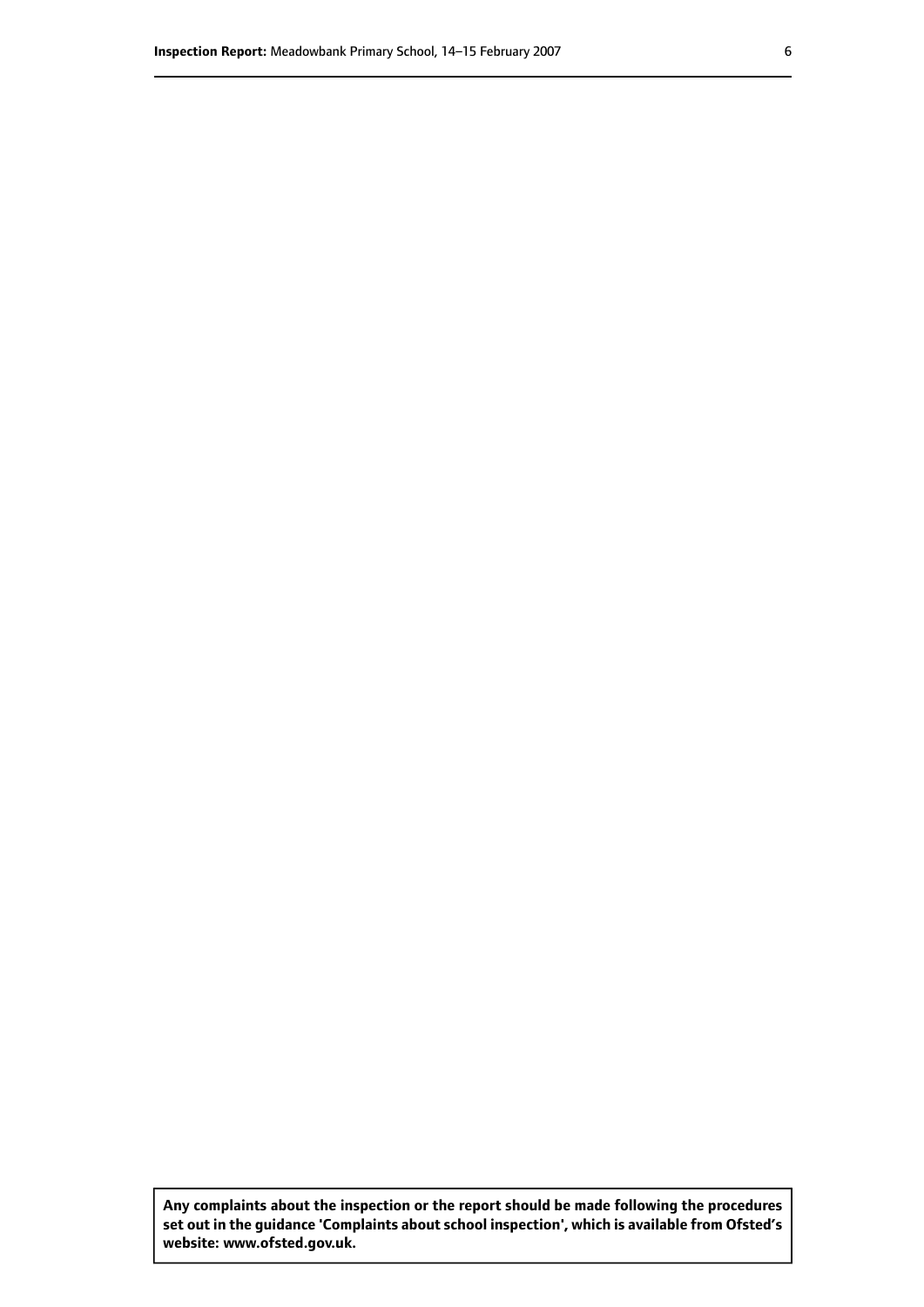# **Inspection judgements**

| Key to judgements: grade 1 is outstanding, grade 2 good, grade 3 satisfactory, and grade 4 | <b>School</b>  |
|--------------------------------------------------------------------------------------------|----------------|
| inadeauate                                                                                 | <b>Overall</b> |

# **Overall effectiveness**

| How effective, efficient and inclusive is the provision of education, integrated<br>care and any extended services in meeting the needs of learners? | 4         |
|------------------------------------------------------------------------------------------------------------------------------------------------------|-----------|
| How well does the school work in partnership with others to promote learners'<br>well-being?                                                         |           |
| The quality and standards in the Foundation Stage                                                                                                    |           |
| The effectiveness of the school's self-evaluation                                                                                                    |           |
| The capacity to make any necessary improvements                                                                                                      |           |
| Effective steps have been taken to promote improvement since the last<br>inspection                                                                  | <b>NA</b> |

# **Achievement and standards**

| How well do learners achieve?                                                                               |   |
|-------------------------------------------------------------------------------------------------------------|---|
| The standards <sup>1</sup> reached by learners                                                              |   |
| How well learners make progress, taking account of any significant variations between<br>groups of learners | л |
| How well learners with learning difficulties and disabilities make progress                                 |   |

# **Personal development and well-being**

| How good is the overall personal development and well-being of the<br>learners?                                  |   |
|------------------------------------------------------------------------------------------------------------------|---|
| The extent of learners' spiritual, moral, social and cultural development                                        |   |
| The behaviour of learners                                                                                        |   |
| The attendance of learners                                                                                       |   |
| How well learners enjoy their education                                                                          |   |
| The extent to which learners adopt safe practices                                                                |   |
| The extent to which learners adopt healthy lifestyles                                                            |   |
| The extent to which learners make a positive contribution to the community                                       |   |
| How well learners develop workplace and other skills that will contribute to<br>their future economic well-being | 4 |

# **The quality of provision**

| $\Box$ How effective are teaching and learning in meeting the full range of the $\Box$<br>  learners' needs?        |  |
|---------------------------------------------------------------------------------------------------------------------|--|
| $\mid$ How well do the curriculum and other activities meet the range of needs<br>$\mid$ and interests of learners? |  |
| How well are learners cared for, guided and supported?                                                              |  |

 $^1$  Grade 1 - Exceptionally and consistently high; Grade 2 - Generally above average with none significantly below average; Grade 3 - Broadly average to below average; Grade 4 - Exceptionally low.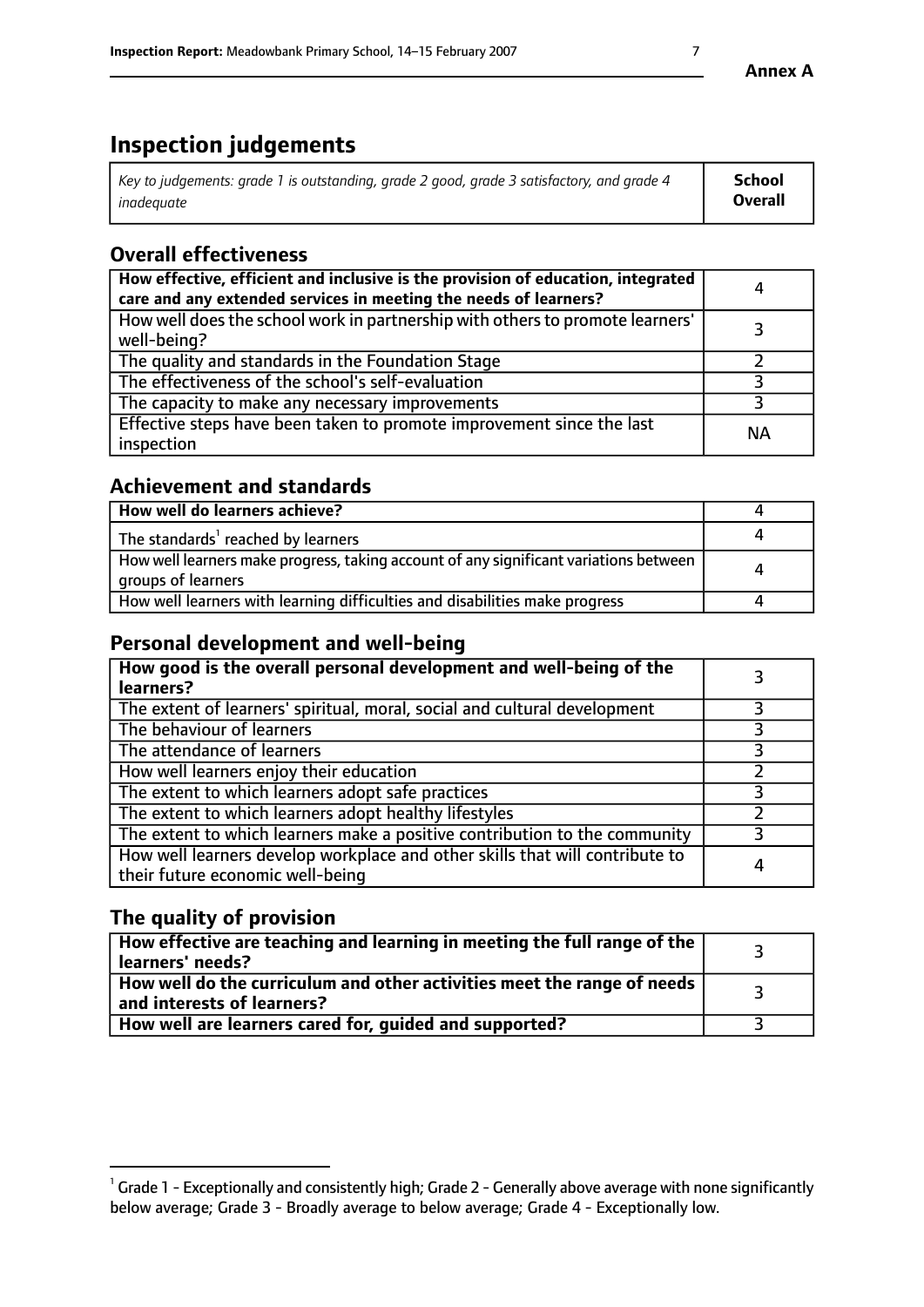# **Leadership and management**

| How effective are leadership and management in raising achievement<br>and supporting all learners?                                              |     |
|-------------------------------------------------------------------------------------------------------------------------------------------------|-----|
| How effectively leaders and managers at all levels set clear direction leading<br>to improvement and promote high quality of care and education |     |
| How effectively performance is monitored, evaluated and improved to meet<br>challenging targets                                                 | 3   |
| How well equality of opportunity is promoted and discrimination tackled so<br>that all learners achieve as well as they can                     | 4   |
| How effectively and efficiently resources, including staff, are deployed to<br>achieve value for money                                          | 4   |
| The extent to which governors and other supervisory boards discharge their<br>responsibilities                                                  | 3   |
| Do procedures for safequarding learners meet current government<br>requirements?                                                                | Yes |
| Does this school require special measures?                                                                                                      | No  |
| Does this school require a notice to improve?                                                                                                   | Yes |